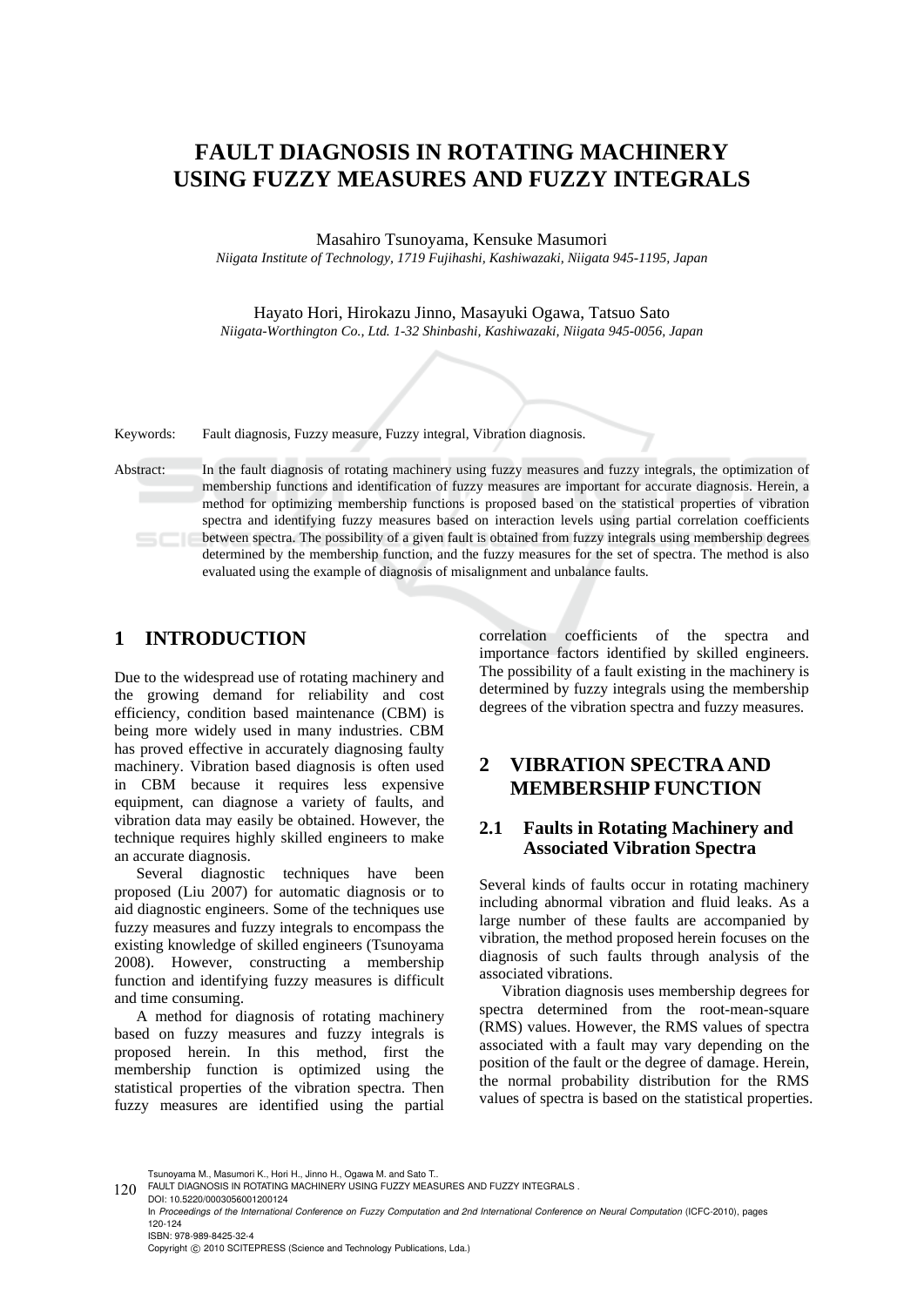The parameters,  $\mu$  and  $\sigma$  are average and standard deviation of the normal probability distribution, respectively.

## **2.2 Membership Function and its Optimization**

Several types of membership functions exist such as triangular, exponential, and trapezoidal. Herein, the trapezoidal type is used.

In fault diagnosis, diagnosed results are classified into four cases, shown in Table 1.

| Case | Cause of fault Diagnosed result |
|------|---------------------------------|
|      | Not $Fa$                        |
|      |                                 |
|      | Fα                              |
|      | Not F.                          |

Table 1: Diagnoses.

When  $F_{\alpha}$  is diagnosed, Cases 2 and 4 are correct but

Cases 1 and 3 are not. Moreover, Cases 1 and 2 are exclusive, and Cases 3 and 4 are also exclusive. Therefore, the membership function is optimized by maximizing the mean value of the membership degree for Case 2 and minimizing that for Case 3. Figure 1 shows the membership function and normal distribution for  $F<sub>g</sub>$  for Case 2. In the figure, h(x) is the trapezoidal membership function and  $f(x)$  is the normal probability distribution for  $F_{\alpha}$ . The optimum values of the parameters are obtained by solving Eq. (1). These equations are obtained by the integral of

the normal distribution and the membership function.



Figure 1: Membership function and probability distribution for Case 2.



Subsequently, the mean value of the membership degree is minimized for Case 3. Figure 2 shows the membership function and the normal probability distribution for  $F_{\beta}$  for Case 3 when  $\mu$  of the normal distribution for  $F_{\beta}$  is larger than the average of  $F_{\alpha}$ .



Figure 2: Membership function and probability distribution for Case 3.

The mean value of the membership degree is:

$$
\int_{c}^{\mu} h(x) dF(x) + \int_{\mu}^{d} h(x) dF(x)
$$
\n
$$
= \frac{1}{d-c} \left\{ \left( \sqrt{1 - e^{-\frac{2(c-\mu)^2}{\pi}}} + \sqrt{1 - e^{-\frac{2(d-\mu)^2}{\pi}}} \right) \frac{d-\mu}{2} - \frac{\sigma}{\sqrt{2\pi}} \left( 2 - e^{-\frac{(c-\mu)^2}{2\sigma^2}} - e^{-\frac{(d-\mu)^2}{2\sigma^2}} \right) \right\}
$$
\n(2)

Conversely, when  $\mu$  of  $F_\beta$  is less than the average of  $F_{\alpha}$ , the mean value of the membership degree is: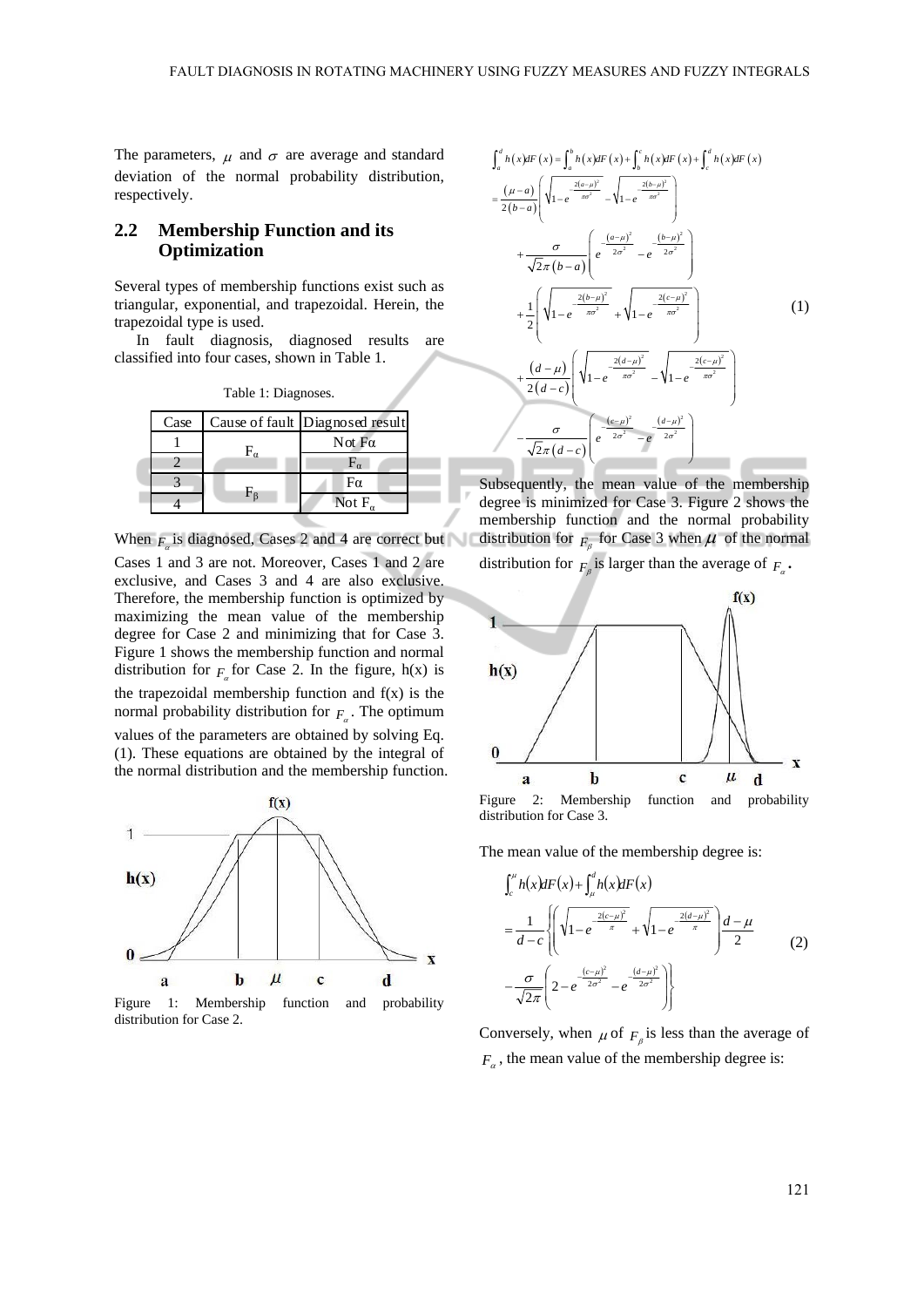$$
\int_{a}^{\mu} h(x)dF(x) + \int_{\mu}^{b} h(x)dF(x)
$$
\n
$$
= \frac{1}{b-a} \left\{ \frac{\sigma}{\sqrt{2\pi}} \left( 2 - e^{-\frac{(a-\mu)^2}{2\sigma^2}} - e^{-\frac{(d-\mu)^2}{2\sigma^2}} \right) + \frac{\mu-a}{2} \left( \sqrt{1 - e^{-\frac{2(a-\mu)^2}{\pi}}} + \sqrt{1 - e^{-\frac{2(b-\mu)^2}{\pi}}} \right) \right\}
$$
\n(3)

## **3 FUZZY MEASURE AND FUZZY INTEGRAL**

## **3.1 Fuzzy Measure for the Spectra and the Fuzzy Integral**

A fuzzy measure  $g$  is a set function on  $X$  satisfying the following conditions:

$$
g: 2X \to [0,1], g(\phi) = 0,
$$
  
\n
$$
A \subset B \subset X \Rightarrow g(A) \le g(B)
$$
  
\n
$$
X = \{s_1, s_2, \dots s_n\},
$$
\n(4)

The fuzzy measure can cope with the following three interactions between the sets A and B.

- (1) No interaction between A and B.
- (2) Positive synergy between A and B.
- (3) Negative synergy between A and B.

Several fuzzy integrals have been proposed such as Sugeno's and Choquet integrals(Grabisch 2000). In this paper, the Choquet integral is used. The Choquet integral of a non-negative function h on  $X = \{s_1, s_2, \dots, s_n\}$  with respect to *g* is defined:

$$
(C)\int_X h(s)ds = \sum_{i=1}^n [h(s_i) - h(s_{i-1})] \cdot g(A_i). \tag{5}
$$

$$
A_i = \{s_i, s_{i+1}, \cdots, s_n\}
$$

In the definition, it may be assumed, without loss of generality, that  $h(s_1) \le h(s_2) \le \cdots \le h(s_n)$ .

#### **3.2 Identification of the Fuzzy Measure**

#### **3.2.1 Fuzzy Measure based on Interaction Level**

Several methods for fuzzy measure identification have been proposed (Wang 1992). However, they are difficult to apply fault diagnosis of rotating machinery, since several parameters must be assigned experimentally before identification. In this

paper, the fuzzy measure based on interaction level(Taya 2006) is used and is defined:

$$
g(A) = \omega_0 \cdot \alpha_A + \omega_p \cdot \beta_A + \omega_n \cdot \gamma_A
$$
  
\n
$$
\omega_0 > 0, \quad \omega_p \ge 0, \quad \omega_n \ge 0
$$
  
\n
$$
\alpha_A = \sum_{i \in I_A} w_i, \quad \beta_A \sum_{\substack{k_{ij} \ge 0 \\ \{i,j\} \le I_A \\ i \ne j}} k_{ij} \cdot \min \{w_i, w_j\}
$$
  
\n
$$
\gamma_A = \sum_{\substack{k_{ij} < 0 \\ \{i,j\} \le I_A \\ i \ne j}} k_{ij} \cdot \min \{w_i, w_j\}
$$
  
\n
$$
I_A = \{i \mid s_i \in A\}
$$
  
\n
$$
W = \{w_1, w_2, \dots, w_n\}
$$
  
\n
$$
\sum_{i=1}^n w_i = 1
$$

where:  $\omega_0$ ,  $\omega_n$ ,  $\omega_n$  are the coefficients for interaction;  $w_i$  ( $1 \le i \le n$ ) are importance factors of the spectra, as identified by skilled engineers; coefficient  $k_{i,j}$  is a partial correlation coefficient between  $s_i$  and  $S_i$  excluding the effects of other spectra (Sipley 2000).

## **3.2.2 Determining**

 $\omega_{0}, \omega_{n}, \omega_{n}$ 

Let  $h(s_i)(1 \le i \le n)$  satisfy  $h(s_1) \le \cdots \le h(s_i) \le \cdots$  $\leq h(s_n)$ . Then the fuzzy measure must satisfy the conditions:

$$
g(A1) = 1
$$
  
\n
$$
g(Ai) \ge g(Ai+1), 1 \le i \le n-1
$$
  
\n
$$
\omegao \ge \omegap + \omegan
$$
 (7)

where:

$$
A_1 = X
$$
  

$$
A_i = \{s_i, \dots, s_n\}.
$$

We can obtain  $\omega_0$ ,  $\omega_p$ ,  $\omega_n$  by maximizing *Z* in Eq. (8) under the conditions in Eq.(7) using linear programming such as the Simplex method.

$$
Z = \omega_p + \omega_n \tag{8}
$$

## **4 EXAMPLE DIAGNOSIS**

In this example, we evaluate the proposed method by looking at the possibility of a Case 2 or Case 3 fault (Table 1). Here, fault  $F_a$  is misalignment and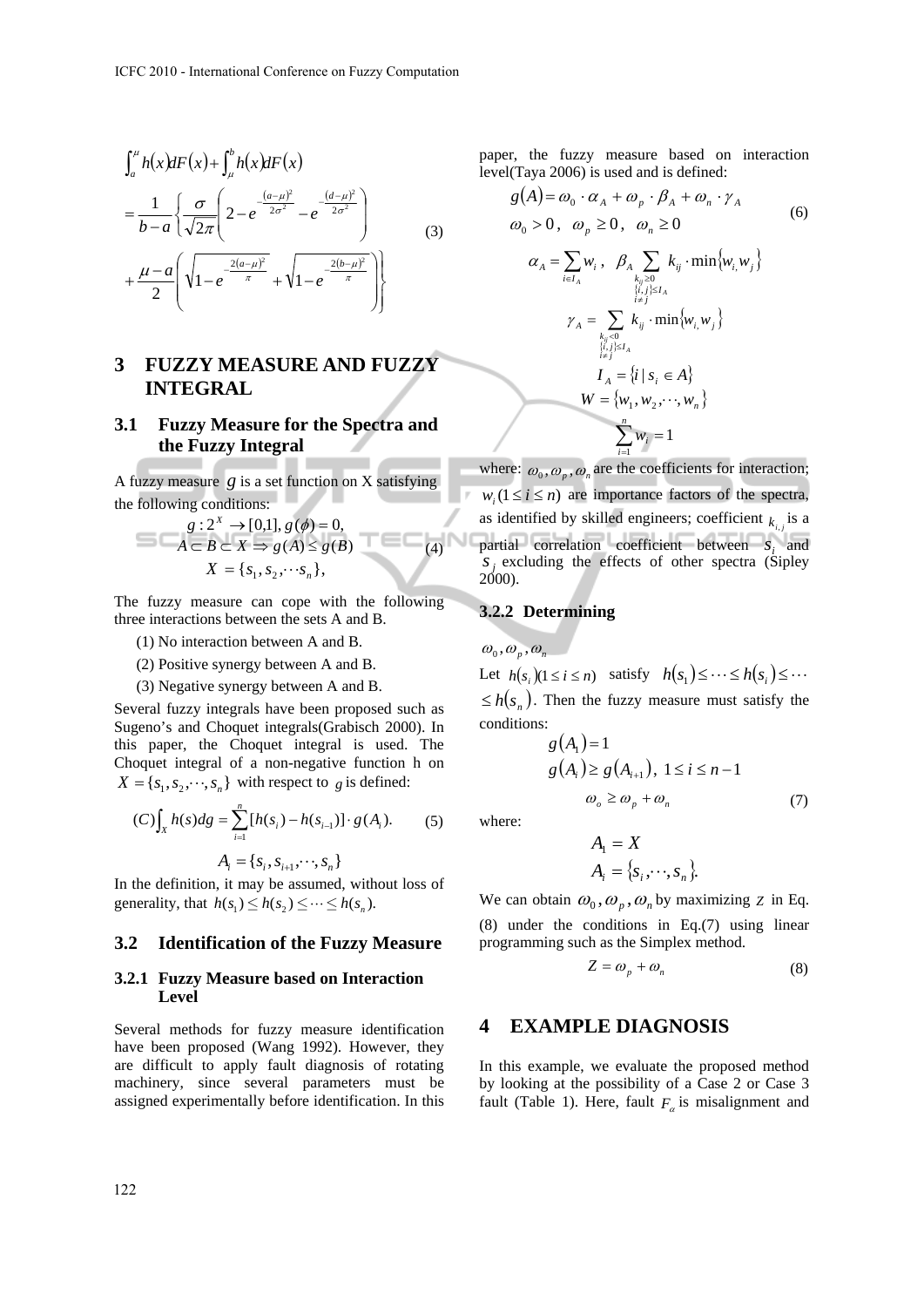$F<sub>e</sub>$  is imbalance. The spectra used for fault diagnosis of misalignment are 1N, 2N, and 3MN where 1N, 2N, and 3MN are the fundamental frequency, second harmonic, and third harmonic and over, respectively.

The importance factors given by skilled engineers for the spectra are:\n\n
$$
\begin{bmatrix}\n 0 & 0 \\
0 & 0\n \end{bmatrix}
$$

$$
w_{1N} = 0.3, w_{2N} = 0.6, w_{3MN} = 0.1
$$

The RMS values and membership degrees obtained from the optimized membership function are shown in Table 2.

Table 2: RMS value and membership degree for misalignment and unbalance.

|            |                | Misalign-<br>ment | Unbalance | $= h(2N) \times g(A_1) + (h(3MN) - h(2N)) \times g(A_2)$ |
|------------|----------------|-------------------|-----------|----------------------------------------------------------|
|            | 1Ν             | 0.457             | 0.911     | + $(h(1N) - h(3MN)) \times g(A_3) = 0.30$                |
| RMS value  | 2N             | 0.457             | 0.019     | From the above fuzzy integrals, the possibility of       |
|            | 3MN            | 0.037             | 0.013     | misalignment (Case 2 in Table 1) was determined as       |
| Membership | 1 <sub>N</sub> | 0.8               | 0.6       | 0.88 and the possibility of imbalance (Case3 in          |
| degree     | 2N             | 1.0               | 0.2       | Table 1) was determined as 0.3.                          |
|            | 3MN            | 0.7               | 0.3       |                                                          |

The partial correlation coefficients of vibration spectra obtained from field data are:

$$
k_{1N,2N} = 0.73, k_{2N,3MN} = 0.41, k_{1N,3MN} = 0.24
$$

## **4.1 Fuzzy Measure**

The conditions for a fuzzy measure for misalignment are:

$$
g(A_1) = 1, g(A_2) = \omega_0 (w_{1N} + w_{2N}) + \omega_p k_{1N, 2N} w_{1N}
$$
  

$$
g(A_3) = \omega_0 w_{1N}
$$
  

$$
g(A_1) > g(A_2) > g(A_3)
$$

Maximizing Eq. (8) under the above conditions, we obtain:

$$
\omega_0 = \omega_p = 0.78, \omega_n = 0.
$$

The fuzzy measures are composed for the above value and the importance factors for the spectra. The fuzzy measures for misalignment are:

$$
g(A_1)=1,
$$

$$
g(A_2) = \omega_0 (w_{1N} + w_{2N}) + \omega_p k_{1N,2N} w_{1N} = 0.87
$$
  

$$
g(A_3) = \omega_0 w_{1N} = 0.23
$$

The fuzzy measures for imbalance are:

$$
g(A_1)=1,
$$

$$
g(A2) = \omega_0 (w1N + w3MN) + \omega_p k_{1N,3MN} w3MN = 0.33
$$

$$
g(A3) = \omega_0 w1N = 0.24
$$

#### **4.2 Fuzzy Integral**

The fuzzy integral for misalignment is obtained using the fuzzy measures and membership degree using the following equation:

$$
(C)\int_X h(s)ds = \sum_{i=1}^n [h(s_i) - h(s_{i-1})] \cdot g(A_i)
$$
  
= h(3MN) × g(A<sub>1</sub>) + (h(1N) – h(3MN)) × g(A<sub>2</sub>)  
+ (h(2N) – h(1N)) × g(A<sub>3</sub>) = 0.88

The fuzzy integral for imbalance is obtained in the same manner:

$$
(C)\int_X h(s)ds = \sum_{i=1}^n [h(s_i) - h(s_{i-1})] \cdot g(A_i)
$$
  
=  $h(2N) \times g(A_1) + (h(3MN) - h(2N)) \times g(A_2)$   
+  $(h(1N) - h(3MN)) \times g(A_3) = 0.30$ 

## **5 CONCLUSIONS**

Herein, a method for diagnosing faults in rotating machinery using fuzzy measures and fuzzy integrals is proposed. The membership function giving the membership degree of the spectra is optimized based on the statistical properties. The fuzzy measures are based on the interaction level using the importance factor of the spectra and partial correlation coefficients between spectra.

The results of the evaluation show that misalignment (correct result) is about three times more probable than imbalance (wrong result). In future work, the authors will apply this method to other fault diagnoses and evaluate the method using extensive field data.

## **REFERENCES**

- Liu, X., Ma, L. and Mathew, J., 2007. Rotating machinery fault diagnosis on fuzzy data fusion techniques, *2nd World Congress on Engineering Asset Management and the 4th International Conference on Condition Monitoring*, pp. 1309-1318, Harrogate England.
- Tsunoyama, M., Jinno, H., Ogawa M. and Sato, T., 2008. An Application of Fuzzy Measure and Integral for Diagnosing Faults in Rotating Machines, *Tools and Applications with Artificial Intelligence*, pp. 121-133, Springer Berlin.